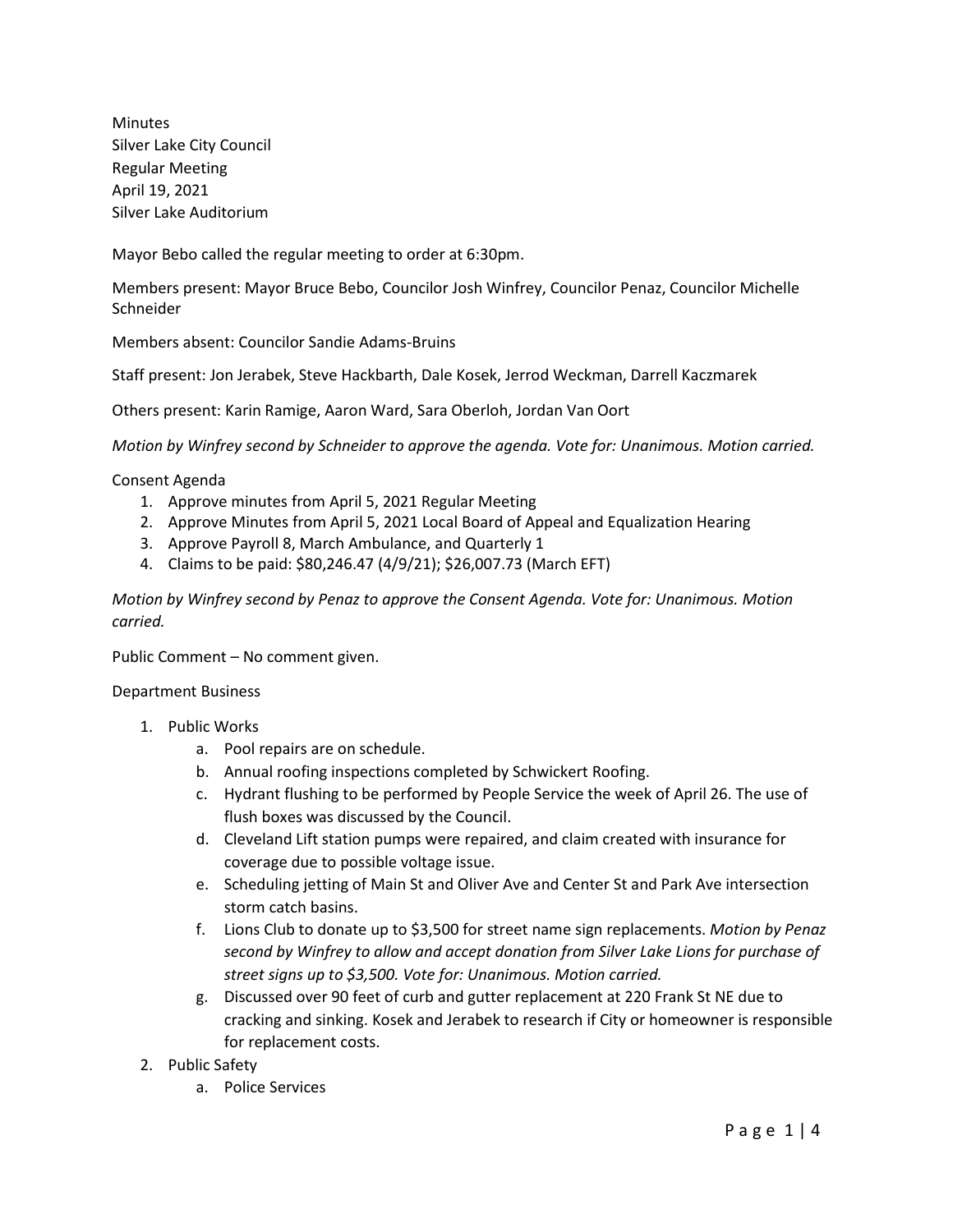- i. Reviewed March event totals and 168.5 hours provided by McLeod County Sheriff's Office.
- ii. Chief Deputy Aaron Ward notified the Council that two deputies would be starting soon, and training takes 16 weeks.
- b. Fire Department
	- i. Discussed calls for March, training for the four current recruits, township contributions, and Fire Relief Association fundraisers.
	- ii. Request to approve resignation of Eric Inselmann. The Council thanked Inselmann for his seven years of service. *Motion by Penaz second by Schneider to accept the resignation of Firefighter Eric Inselmann effective April 12, 2021. Vote for: Unanimous. Motion carried.*
- c. Ambulance Department
	- i. Request to approve Justus Madson for EMT. Madson is currently enrolled in training. *Motion by Schneider second by Winfrey to approve Justus Madson for hire as EMT pending EMT certification. Vote for: Unanimous. Motion carried.*
	- ii. Request to approve extra duty pay for Ambulance Department. The Council discussed that any amount over 20 hours would need prior approval. *Motion by Winfrey second by Penaz to approve 20 hours per month of run time pay for Ambulance Department for extra duties as performed. Vote for: Unanimous. Motion carried.*
	- iii. Assistant Chief Michelle Schneider announced her plan to resign from the position within the next month.
- 3. Municipal Liquor/Auditorium
	- a. Sales for March were \$49,897.12 with a profit of \$3,947.97. Year-to-date sales were \$137,441.49 with a profit of \$10,681.27.
	- b. Reviewed upcoming events including patio installation, Car and Bike Show, Fireman's BBQ food truck, and FLWA wrestling at Auditorium.
	- c. Request to approve Derek Wertz as part-time Bartender. *Motion by Schneider second by Winfrey to approve Derek Wertz for hire as part-time Bartender at starting wage of \$10.79/hr. Vote for: Unanimous. Motion carried.*
	- d. Deputy Clerk Wicklund-Kurth provided MMBA quarterly update in Council packet.
	- e. Annual Review for MLS Manager Darrell Kaczmarek. Meeting closed for performance evaluation pursuant to MN Statute 13D.05 at 7:24pm. Meeting opened at 7:38pm. *Motion by Schneider second by Penaz to approve annual review for MLS Manager Darrell Kaczmarek and to retain with one-step wage increase to \$22.58. Vote for: Unanimous. Motion carried.*
- 4. Community Development
	- a. Planning Commission met on April 13 and discussed campground details and projected budget. Civic Association will assist with portion of cost of swimming pool passes for families and individuals until June 15.
	- b. Council informed that the farmers market still does not have an organizer.
- 5. Administration
	- a. March Treasurer's Report reviewed.
	- b. The Council discussed Yates' request to assist with sump pump installation costs regarding the need for more information and whether that information was available.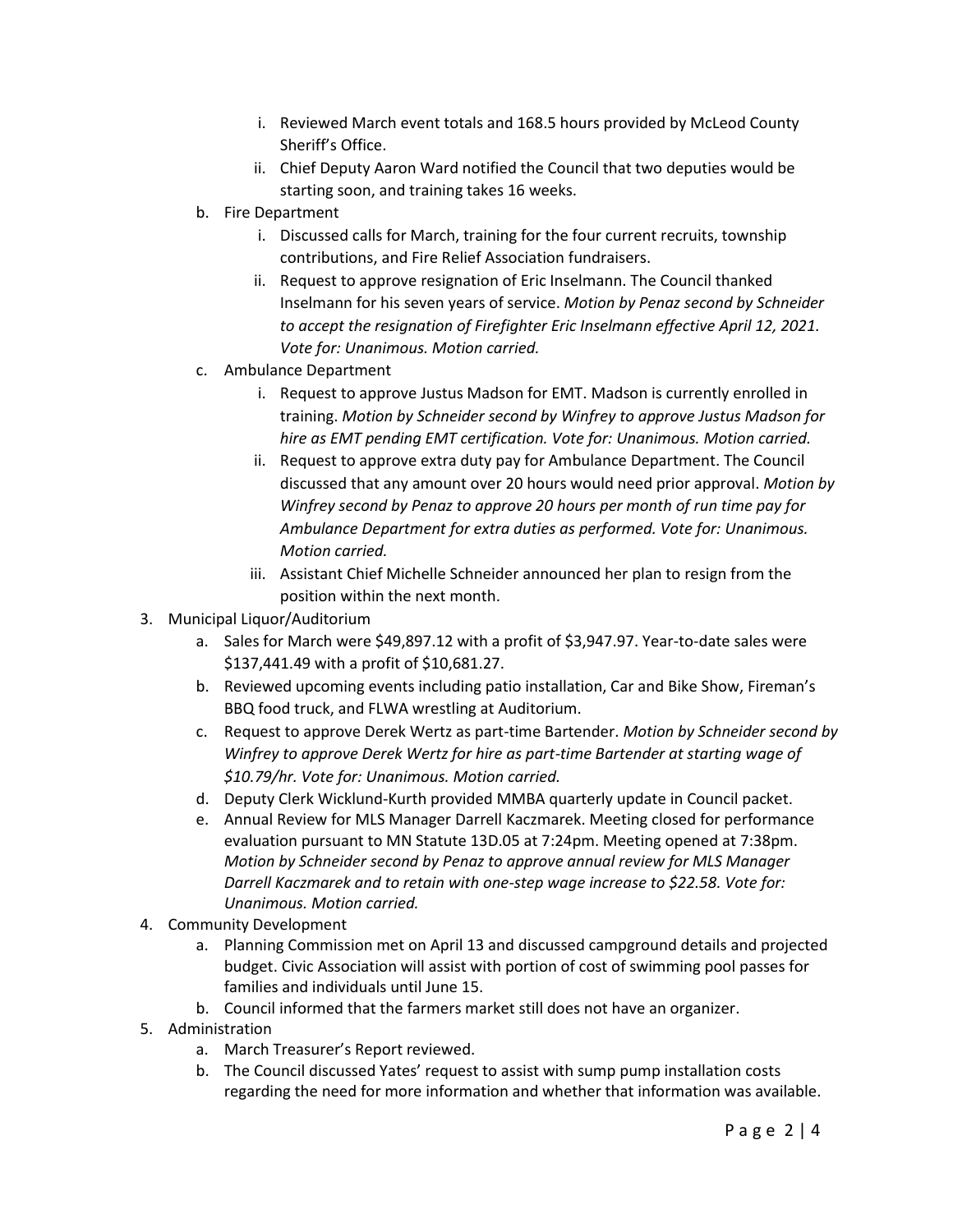The original berm plans were reviewed along with 217 Century Lane NE site plan. The City's role in regulation of grading changes was also discussed. *Motion by Winfrey second by Penaz to table the sump pump request indefinitely. Vote for: Winfrey, Penaz, Schneider. Vote against: Bebo. Motion carried.* 

- c. Request to approve emergency sick leave under American Rescue Plan Act related to COVID-19. Tax credits would be available for City with further details to be released by the US Treasury. The leave would allow for full and part-time employees to use emergency sick leave for COVID-related reasons outlined in the form provided from April 1, 2021 through September 30, 2021. *Motion by Penaz second by Winfrey to approve Emergency Paid Sick Leave under American Rescue Plan Act to qualify for reimbursable Medicare tax credits with vaccination related leave limited to one day. Vote for: Unanimous. Motion carried.*
- d. Request to approve Emergency Sick Leave backdated to January 1, 2021 which would not be eligible for tax credits. Only one employee would qualify for such leave. *Motion by Winfrey second by Schneider to provide Emergency Paid Sick Leave backdated to January 1, 2021. Vote for: Unanimous. Motion carried.*
- e. Request to approve pay raise for Deputy Clerk during vacancy of Clerk/Treasurer. The Council discussed City Hall hours in interim and assistance from a part-time employee. *Motion by Winfrey seconded by Schneider to approve \$4 per hour pay increase for Deputy Clerk Karissa Wicklund-Kurth during Clerk/Treasurer vacancy and for increase to be removed on start date of new Clerk/Treasurer unless training would be needed for new hire. In that case, it would be reevaluated. Vote for: Unanimous. Motion carried.*
- f. Request to accept resignation of Clerk Jerabek. *Motion by Penaz second by Schneider to accept resignation of City Clerk/Treasurer Jon Jerabek effective May 7, 2021. Vote for: Penaz, Schneider, Bebo. Vote against: Winfrey. Motion carried.*
- g. The Council discussed the hiring process for the Clerk vacancy and selected the Personnel Committee to conduct interviews and provide Council with recommendation. Councilor Penaz to be a backup for committee.

## Old Business

- 1. Preliminary Engineering Report. Jordan Van Oort presented an update on the PER and discussed timelines and funding options. The Council discussed the possible federal infrastructure plan and its impact on the City project.
- 2. Local State of Emergency. Council to maintain local state of emergency.
- 3. Second Reading of Ordinance 98: An Ordinance Adding Solar Energy Regulations to the Silver Lake Municipal Zoning Code. MNSPECT would review fire code as part of plan review and permit fees are set per agreement with MNSPECT which is currently set at 1994 building code fee schedule. *Motion by Winfrey second by Penaz to approve Ordinance 98. Vote for: Unanimous. Motion carried.*
- 4. Resolution 21-15: Resolution Approving Amended 2021 Fee Schedule Regarding Ambulance Service Rates. The Council approved the rate increases for base charge from \$900 to \$1,000 and mileage from \$18 to \$23 at the April 5, 2021 meeting. The resolution would make the rates effective May 1, 2021. *Motion by Winfrey second by Penaz to approve Resolution 21-15. Vote for: Unanimous. Motion carried.*

New Business